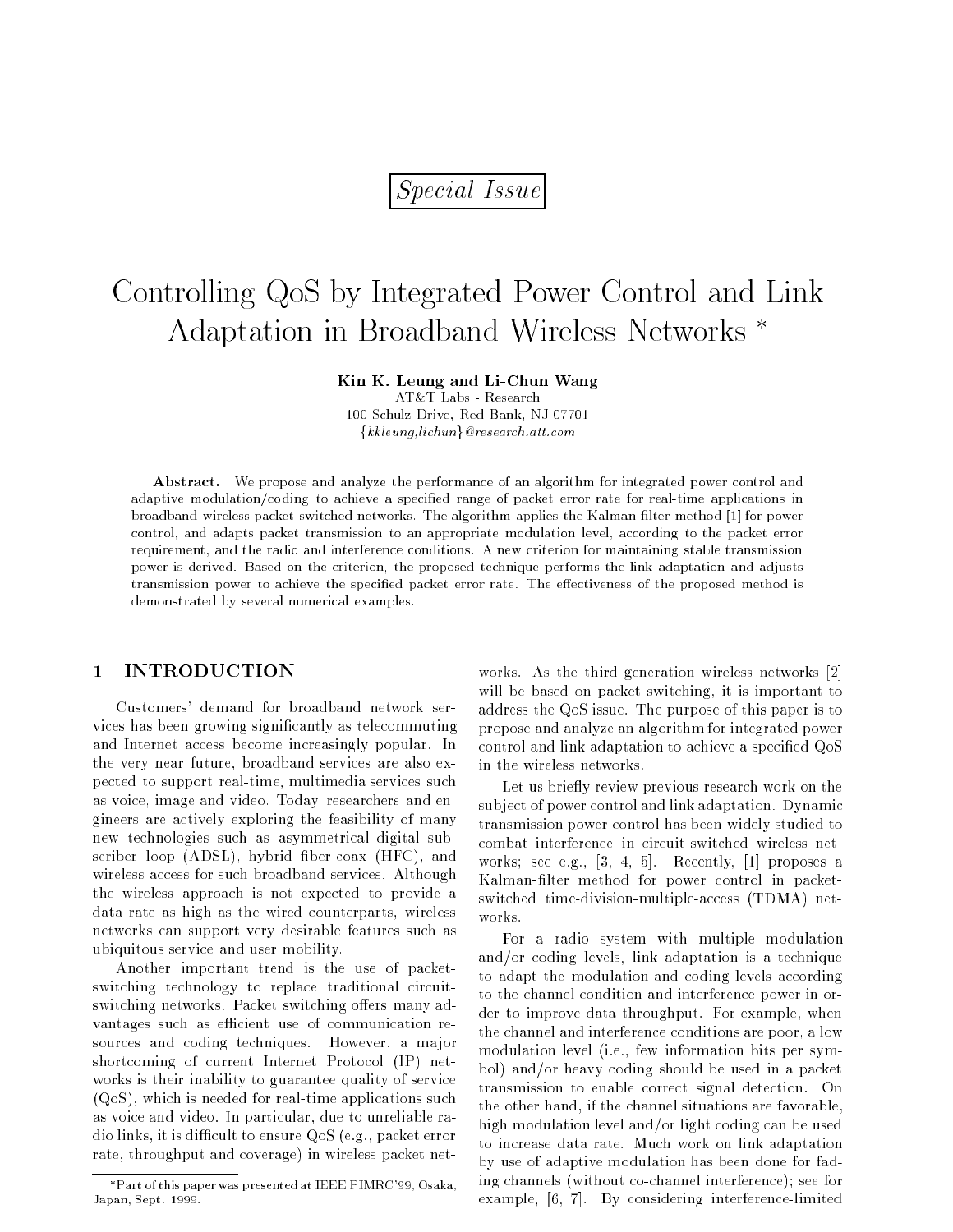systems, [8] shows that the overall network throughput can be maximized by adaptive modulation and iterative power control.

As for wireless packet networks, link adaptation has become an active research area as the ETSI is in the process of establishing the protocol and system standards for the Enhanced Data rates for GSM Evolution (EDGE) system. Using packet-switching technology, and multiple modulation and coding levels, the EDGE system employs a link-adaptation technique to adapt packet transmission to one of six coding levels [9] (a later proposal has two modulation and four coding levels [10]), where the highest data rate can exceed 550 Kbits/sec. Recently, [11] and [12] propose new adaptation schemes to improve overall data throughput for non-real-time data services. However, the use of link adaptation to deliver the specied QoS for real-time, multimedia applications is an open issue, which is the topic to be addressed in this paper. Furthermore, we examine how power control, which is not considered in [11] and [12], can be integrated with link adaptation for performance improvement.

The rest of this paper is organized as follows. We first present the assumptions for the wireless packet networks under consideration in Section 2. Next, we discuss the tradeoffs among QoS measures in Section 3. A new stability criterion for integrated power control and adaptive modulation is derived in Section 4. Then, the integrated algorithm is proposed in Section 5. In Section 6, we study the performance of the proposed algorithm by simulation. Finally, Section 7 presents our conclusion and future work.

# 2 NETWORK OPERATIONS AND ASSUMPTIONS

We consider a broadband, packet-switched TDMA network with data rates up to several megabits per second, link lengths (or cell radius) typically less than 10 kilometers and operating frequency in the range of 1 to 5 GHz. Assume that the TDMA network supports IP in such a way that each data message (e.g., an email) is divided into a number of packets, each of which can be transmitted in one time slot. Similar to other IP networks, when a transmitter (either a mobile terminal or a base station) sends a message, all its packets are transmitted in contiguous time slots. As in the EDGE system, each transmitter chooses one of M combinations of modulation and coding levels for each time slot, according to the link-adaptation algorithm in use. In this study, the key effect of using different modulation and coding levels is a change of signal-to-interference-plus-noise ratio (SINR) requirement for correct data reception. Thus, for brevity, we refer to the adaptation of modulation and coding levels simply as adaptive modulation. Further, although the algorithm for integrated power control and adaptive modulation to be proposed below is applicable to both uplink (from terminal to base station) and downlink (from base station to terminal), our discussion will focus on the uplink transmission.

The Kalman-filter method [1] is used to control transmission power in this network. The method assumes:

- 1. The path gain between a terminal and its base station (i.e., the path loss plus shadowing) can be estimated accurately.
- 2. As for uplink transmission, the medium-access control (MAC) protocol in use allows one terminal in each sector or cell to transmit at a time. In addition, the base station knows which terminal is scheduled to transmit at different times. Clearly, typical polling schemes satisfy this assumption.
- 3. Interference power in each time slot can be measured quickly but possibly with noise and errors at each base station.
- 4. Base stations do not exchange information pertinent to traffic conditions and power control.
- 5. Actual transmission power can be communicated from the receiver (e.g., base station) to its transmitter (e.g., mobile terminal) efficiently. This may require a fast control channel to carry the power-control information.

According to the Kalman-lter method, the transmission power for time slot  $n$  is set to be

$$
p(n) = \gamma^* \tilde{I}(n) / g(n) \tag{1}
$$

where  $\gamma$  is the SINR target for the user, I (n) is the interference plus noise power  $(mW)$  in slot *n* predicted by the Kalman filter, and  $q(n)$  is the estimated path gain between the terminal that transmits in slot <sup>n</sup> and its base station. Readers are referred to [1] for details of the method.

It is noteworthy that the predicted  $\tilde{I}(n)$  is not always accurate. As a result, adjusting transmission power according to (1) does not guarantee meeting the target  $\gamma$  at the receiving end. To increase the probability of the receiving SINR exceeding a threshold dab in de la della della della contra below a chieve a given level), a margin  $\delta$  in dB should be included in  $\gamma$  . Inat is, we set

$$
\gamma_{dB}^* = \gamma_{dB} + \delta \tag{2}
$$

where  $\gamma_{dB}$  is the ab equivalent of  $\gamma$  . The selection of  $\overline{\phantom{a}}$ appropriate  $\delta$  will be discussed in Section 5.

 $\overline{\phantom{a}}$ 

 $\overline{\phantom{a}}$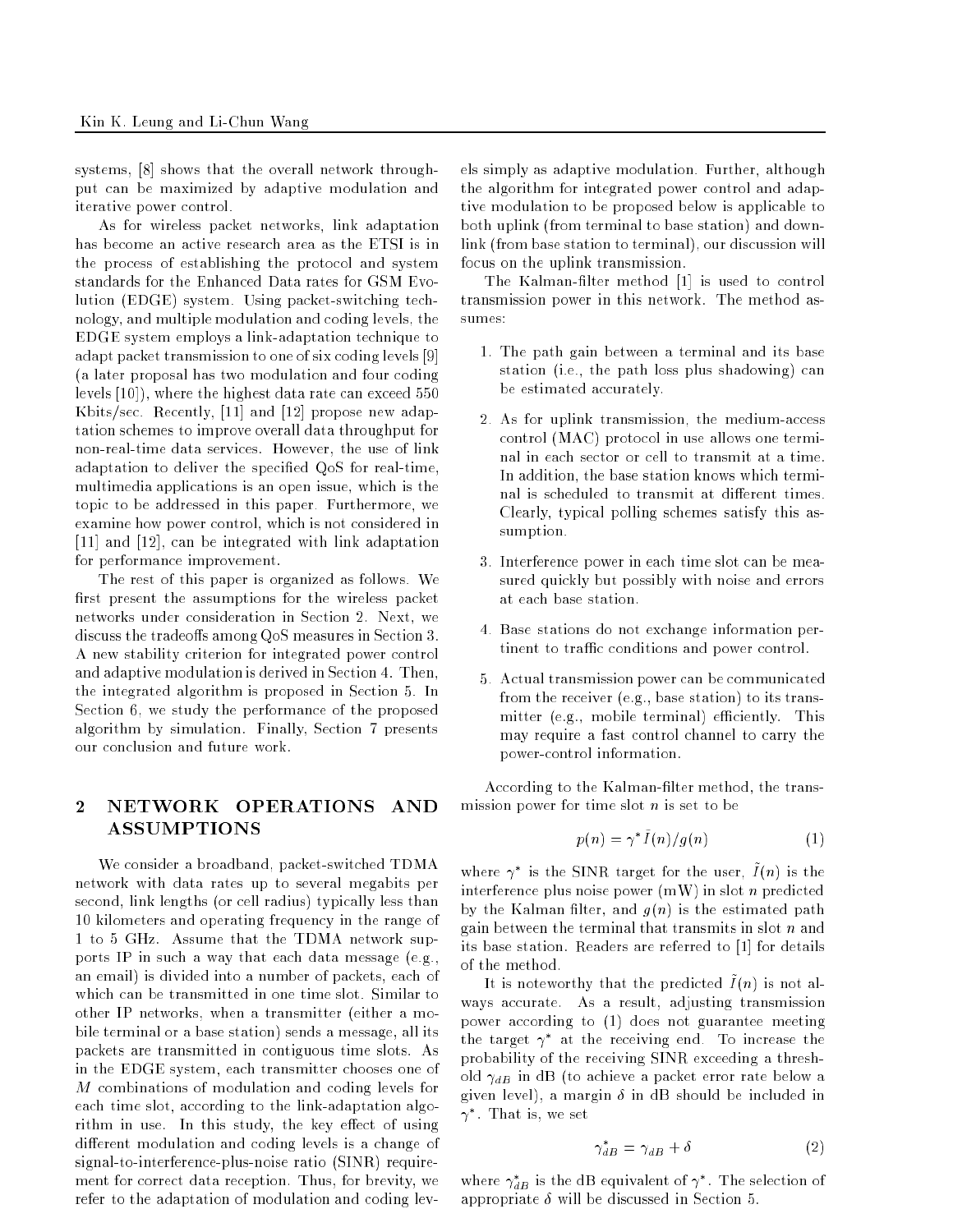# 3 TRADEOFFS AMONG QoS MEA-SURES

We believe that the key QoS measure for the wireless packet network is packet error rate (PER). For real-time applications such as voice and video, the PER has to be satisfactorily low to maintain the QoS because retransmission is infeasible due to excessive delay. If a network can provide a certain level of PER to its users, their throughput or bandwidth requirement can be met by assigning adequate time slots to them. (Of course, when too many active users generate an excessive amount of traffic, additional bandwidth is needed and/or call admission control should be exercised to guarantee satisfactory services for the admitted users.) On the other hand, when PER cannot be controlled, it will be difficult to meet the bandwidth requirements for various applications. Packet delay could be another issue. However, if the network provides satisfactory PER and bandwidth to users, the delay issue can be resolved readily.

Since non-real-time data service can tolerate certain degree of delay, efficient mechanisms such as that in [12] can be utilized to postpone certain packet transmissions until the associated radio conditions improve to a satisfactory level. In addition, retransmission also becomes feasible in case of errors. Nevertheless, the PER for the data service should still be kept below some threshold, which perhaps can be somewhat higher than that for real-time services, in order to keep delay and retransmission within an acceptable level.

Coverage in cellular networks is strongly related to the PER in the following way. Coverage in the packetswitched network can be defined as the fraction of sector or cell area where the terminals' PER is below a given threshold. It is clear that coverage is improved if the PER requirement can be relaxed and the opposite is also true.

It is important to understand the tradeoffs between PER and overall network throughput in a wireless network with link adaptation. As an extreme case, one can increase the throughput drastically by allowing terminals at "good" (in terms of radio link quality) locations to transmit at high modulation levels, while requesting terminals at many relatively "bad" locations to transmit at very low modulation levels or simply not to transmit at all. Thus, this improves the overall throughput at the expense of worsening coverage performance. In other words, the PER is very poor at many locations throughout the cell. On the other hand, if the PER over most of the cell area (including locations at the cell boundary) needs to be kept extremely low, the link-adaptation algorithm in use is expected to force transmission at low modulation levels with heavy coding, thus reducing the overall data throughput.

Fortunately, the tradeoff between PER (and related coverage) and network throughput can be resolved because, as mentioned above, the PER is a more fundamental QoS measure for real-time applications. Hence, our primary objective is to meet the PER requirement and improving throughput becomes a secondary concern. This is exactly the purpose of our integrated power-control and link-adaptation algorithm.

In the following, we explain why joint power control and adaptive modulation can be efficient for achieving a specied PER. When the channel condition is poor, transmitters can lower modulation levels to decrease SINR requirements for correct signal detection. Lowering SINR requirements increases the probability of successful reception, thus helping to meet the PER objective. However, especially for interference-limited systems with sufficient traffic load, adapting even to the lowest modulation level may not always guarantee meeting the specied PER. In this case, increasing transmission power can improve signal strength and thus the SINR at the receivers. Hence, one can view power control as performing an active role in delivering the expected PER to users, while adaptive modulation plays a passive (or reactive) role. As shown below, the complementary roles of power control and adaptive modulation give us a very efficient approach to providing the required QoS to users.

There are two issues for integrated power control and adaptive modulation for QoS. The first one is how to ensure the stability of power control in an adaptive modulation system. More specifically, the PER performance can be improved by transmitting at a higher power, which in turn increases interference to others. As a result, each transmitter may keep on increasing its power indefinitely while packets cannot be received successfully. This stability issue has been studied for systems with fixed modulation. However, it is an open issue for adaptive modulation systems. The second issue is how to integrate power control and adaptive modulation to deliver the specied QoS. In the following, let us first examine two special cases to gain some insight into the stability issue before presenting the integrated algorithm.

# 4 STABILITY OF POWER CON-TROL FOR ADAPTIVE MODULA-TION

Assume that a simple power-control algorithm, instead of the Kalman method, is used. Using the simple algorithm, the base station instructs the terminal to transmit in slot <sup>n</sup> with power

$$
p(n) = \gamma(n)I(n-1)/g(n) \tag{3}
$$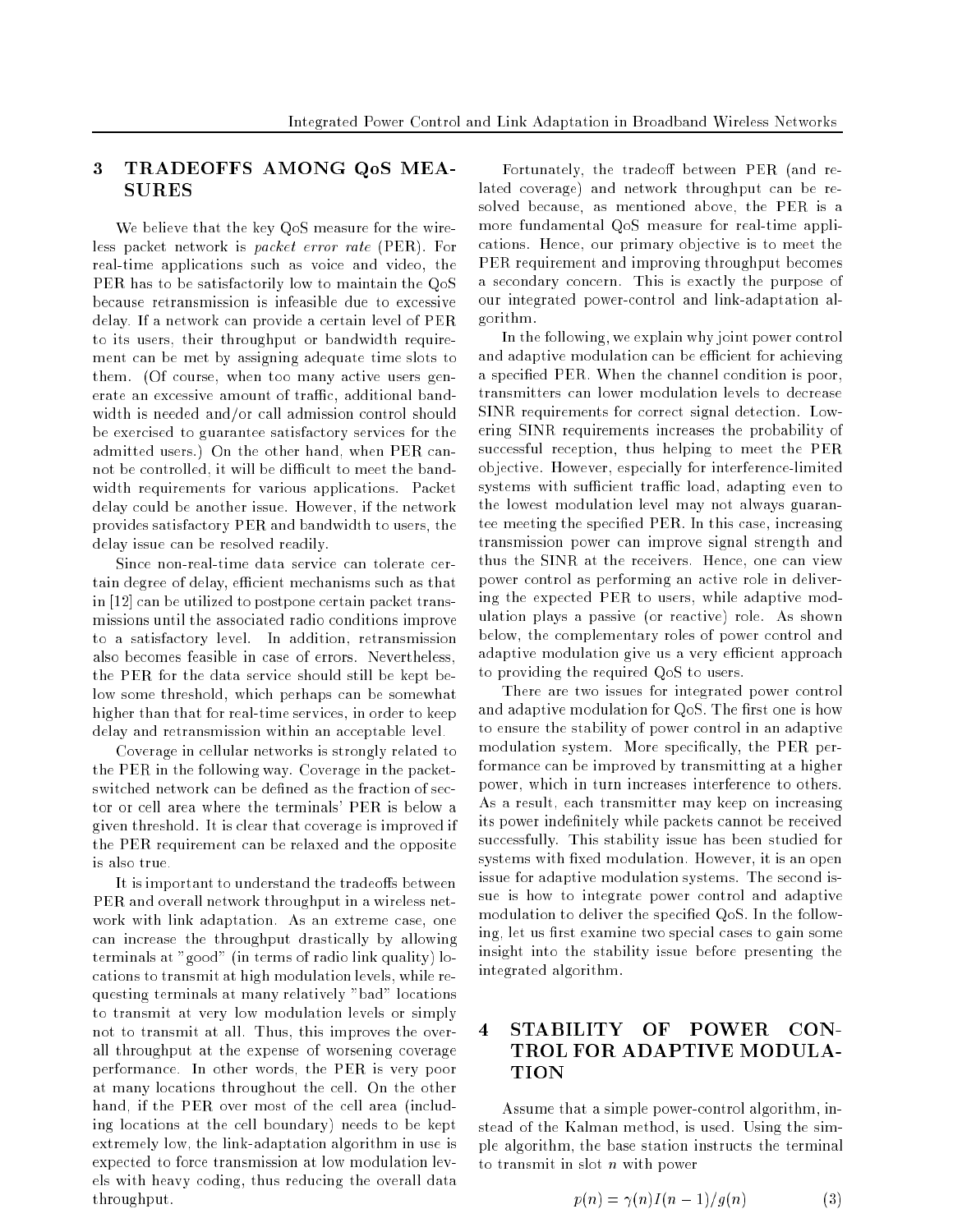where  $g(n)$  is the signal path gain as defined for (1),  $\gamma(n)$  is the SINR target associated with the modulation level for transmission in slot n, and  $I(n-1)$  is the actual interference plus noise power measured in the last slot  $n - 1$ . The key difference between (3) and (1) is that  $I(n)$  in (1) is predicted by the Kalman mitch, while  $I(n-1)$  in (3), the actual value for slot  $n-1$ , is used as an estimate of interference power in the next slot n. Otherwise, the simple power control operates in the same way as the Kalman method. Assume that there are <sup>N</sup> co-channel sectors or cells, each of which has at most one terminal transmitting in a time slot (e.g., by a polling scheme), as assumed by the Kalman method.

We note that the notion of "convergence" of power control does not apply well in the wireless packet networks because interference power can change drastically in time due to bursty packet traffic. Rather, our main concern is on whether the transmission powers of all terminals remain finite (or even remain below some threshold) at steady state. Thus, we define that the power control in (3) is stable, if lim p(n) <sup>&</sup>lt; <sup>1</sup> for each transmitting terminal in all co-channel sectors. The co-channel sectors. The co-channel sectors. The co-c

### 4.1 STABILITY FOR SYNCHRONOUS ADAPTIVE MODULATION

In this case, terminals in all co-channel sectors are assumed to transmit at an identical modulation level synchronously, although the level changes from one time slot to the next. Correspondingly, let  $\gamma(n)$  be the SINR target for all transmissions in time slot n. For i; j = 1 to N, assume that gij denotes the path gain from a transmitting terminal in sector  $j$  to the base station receiver of sector  $i$ . Let  $G$  be the pathgain matrix  $g_{ij}$  ,  $g_{ij}$  N  $_{NN}$  with elements in the diagonal replaced by zeros. The message length is assumed to be sufficiently long that the matrix  $G$  does not change in time. Furthermore, suppose that the constant receiver noise power at the same station of sector  $\alpha$  is  $\eta_i$  .  $\mathcal{L}_{\mathcal{L}}$  and  $\mathcal{L}_{\mathcal{L}}$  for  $\mathcal{L}_{\mathcal{L}}$  for integrating to  $\mathcal{L}_{\mathcal{L}}$  is the  $\mathcal{L}_{\mathcal{L}}$  is the set of  $\mathcal{L}_{\mathcal{L}}$  is the set of  $\mathcal{L}_{\mathcal{L}}$ Let the power vector for all terminals transmitting in slot *n* be denoted by  $\mathbf{p}(\mathbf{n}) = (p_1(n), ..., p_N(n))$ .

 $\overline{\phantom{a}}$ For sector i,  $I(n - 1)$  in (3) is given by j6=i  $\mathcal{J}_{k+1}$  , i.e.  $\mathcal{J}_{k+1}$  , i.e. based on the power con-

trol in (3) can now be expressed in the following matrix form:

$$
\mathbf{p}(n) = \gamma(n) [\mathbf{Gp}(n-1) + \eta] \tag{4}
$$

Now let the eigenvalues of **G** be denoted by  $\lambda_1, \lambda_2, ...,$ N with j1j j2j::: jN j. Let the eigenvector associated with each such such its via  $\mathcal{L}_{\mathcal{S}}$  , we consider state stability, it is appropriate to consider the  $l_{\infty}$  norm of a vector  $\mathbf{x} = (x_1, ..., x_N)^\top$ , denoted by  $||\mathbf{x}||_{\infty} \equiv \max_{1 \leq i \leq N} |x_i|$ . We assume that  $||\mathbf{v}_i||_{\infty} < \infty$  for all  $i = 1$  to  $N$ , to exclude very extreme cases. As for the power vector  $p(n)$ ,  $\lim_{i \to \infty}$   $\frac{1}{i}$   $\frac{1}{i}$   $\frac{1}{i}$   $\frac{1}{i}$   $\frac{1}{i}$   $\frac{1}{i}$   $\frac{1}{i}$ 

**Lemma 1**: For any finite, initial power vector  $p(0) \geq$ 0 and  $\gamma(n) \geq 1$  for each n, if

$$
\lim_{n \to \infty} \prod_{k=1}^{n} \gamma(k) |\lambda_1|^n = 0,
$$
\n(5)

then the power control in (4) is stated in the  $\lim_{n\to\infty}||\mathbf{p}(n)||_{\infty}<\infty.$ 

Proof: Based on the eigenvectors for G, an initial power vector  $p(0)$  can be expressed as

$$
\mathbf{p}(0) = \sum_{i=1}^{N} \alpha_i \mathbf{v}_i
$$
 (6)

where  $\alpha_i$ 's are constant. Similarly, the noise vector  $\eta$ is

$$
\eta = \sum_{i=1}^{N} \beta_i \mathbf{v_i} \tag{7}
$$

for some constants  $\beta_i$ 's. Using (6) and (7), and the property of eigenvectors that  $Gv_i = \lambda_i v_i$ , recursively expanding (4) yields

$$
\mathbf{p}(n) = \prod_{k=1}^{n} \gamma(k) \sum_{i=1}^{N} \left[ \alpha_i \lambda_i^n + \beta_i \lambda_i^{n-1} + \frac{1}{\gamma(1)} \beta_i \lambda_i^{n-2} + \dots + \frac{1}{\gamma(n-1)\gamma(n-2)\dots\gamma(1)} \beta_i \right] \mathbf{v}_i
$$
 (8)

Since the SINR requirement is much greater than 1 for typical modulation techniques, the premise that  $\gamma(n) \geq 1$  for all *n* is reasonable. Thus, we obtain

$$
||\mathbf{p}(n)||_{\infty} \leq \prod_{k=1}^{n} \gamma(k) |\lambda_1|^n \sum_{i=1}^{N} \left[ |\alpha_i| \cdot \frac{|\lambda_i|^n}{|\lambda_1|^n} + \frac{|\beta_i|}{|\lambda_i| - 1} \cdot \frac{|\lambda_i|^n}{|\lambda_1|^n} + \frac{|\beta_i|}{|\lambda_i| - 1} \cdot \frac{1}{|\lambda_1|} \right] ||\mathbf{v}_i||_{\infty} . \tag{9}
$$

Recall that  $||\mathbf{v}_i||_{\infty} < \infty$  for each  $i = 1$  to N. Further, since  $|\lambda_1| \geq |\lambda_i|$  for all  $i = 1$  to N, the summation term in  $(9)$  is bounded as *n* grows. In addition, when (5) holds, the product of  $\gamma(k)$ 's and  $|\lambda_1|^n$  in (9) is finite and in fact becomes zero when  $n$  approaches infinity. Hence, lim jjp(n)jj1 <sup>&</sup>lt; 1, i.e., the power control is stable at steady state for the adaptive modulation with the SINR target sequence  $\gamma(k)$  satisfying (5).

Define that an SINR target is *feasible*, if it yields a stable power control. One can determine a feasible target  $\gamma$  in (1), or equivalently  $\gamma_{dB}$  in (2), for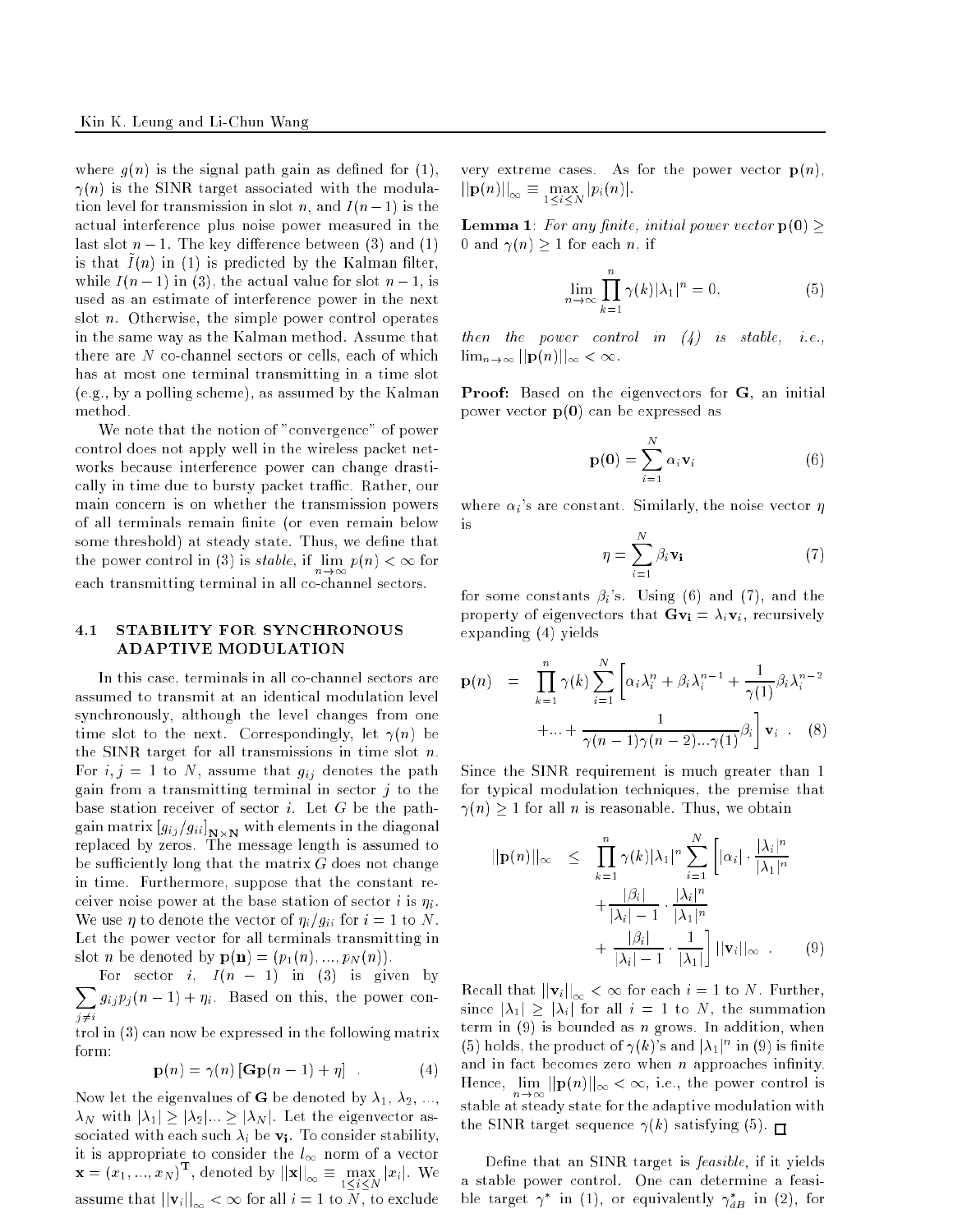a wireless packet network with fixed modulation by simulation or field testing. Since there exists many feasible combinations of targets for the same network with adaptive modulation, it is difficult to identify all of them. Without knowing all the combinations, the following theorem can determine the stability of power control in the network with adaptive modulation.

**Theorem 1:** For any jeasible SINR larget  $\gamma_{dB}$  for  $\overline{\phantom{a}}$ the first modulation system, a sufficient condition to guarantee stability of power in the corresponding system with adaptive modulation is

$$
\gamma_{dB}^* > \sum_{i=1}^M a_i \gamma_i^{dB} \tag{10}
$$

where we are modulation of distinct modulation and control to the set  $\gamma_i$  - is the SHVK target in aB for modulation level i, and a is the long-term fraction of packets transmitted

Proof: It is known that the stability condition for the  $\max$ ed-modulation system is  $|\lambda_1| \leq 1/\gamma$  .  $|\lambda_1|$ . Using this and for sufficiently large  $n$ ,

$$
|\lambda_1|^n \prod_{k=1}^n \gamma(k) \le \frac{\prod_{k=1}^n \gamma(k)}{(\gamma^*)^n}
$$

$$
= \frac{\prod_{i=1}^M \bar{\gamma}_i^{n a_i}}{(\gamma^*)^n}
$$

$$
= \left(\prod_{i=1}^M \bar{\gamma}_i^{a_i} / \gamma^*\right)^n \qquad (11)
$$

where  $\gamma_i$  is the mw equivalent of  $\gamma_i^-$ . We note that the conversion of the product of a time sequence of  $\gamma(k)$  into a product of  $\gamma_i^{\pm}$  over all  $M$  possible modulation is come in (11) makes use of the fact that the fact  $\frac{1}{2}$ long-term fraction (i.e., sufficiently large  $n$ ) of packets transmitted at modulation level i. Thus, given that (10) holds, the ratio in parentheses on the right-hand side of  $(11)$  is less than 1. As *n* grows, raising that to a power of  $n$  makes the inequality in  $(5)$  hold. Conse- $\lim_{n\to\infty}$  iii  $\lim_{n\to\infty}$   $\lim_{n\to\infty}$ 

### 4.2 STABILITY FOR ASYNCHRONOUS ADAPTIVE MODULATION

In this case, assume that there are only two cochannel sectors in the system, each of which has one terminal transmitting in a time slot. However, the terminals in both sectors can transmit at different modulation levels in each slot and the selection of modulation level in one sector is independent of that in

the other sector. For this reason, we refer this as the asynchronous adaptive modulation. Since our main interest is on interference-limited systems, the noise  $\eta$  is neglected in this case. On the other hand, the message length is now assumed to be finite and random, as in typical IP networks. Thus, as various terminals are scheduled to transmit according to the MAC protocol in use, the path-gain matrix changes in time correspondingly. Let  $G(n)$  be that matrix for slot n and

$$
\mathbf{G}(n) = \begin{pmatrix} 0 & \frac{g_{21}(n-1)}{g_{22}(n)} \\ \frac{g_{12}(n-1)}{g_{11}(n)} & 0 \end{pmatrix}
$$
 (12)

where for i; j  $j$  = 1 and 2, gives from path gain from  $\alpha$ the terminal in sector  $j$  that transmits in slot  $n$  to the station receiver of section i. There is not that  $g_{ij}$  (n) depends on the radio environment, the transmission schedule, message length, etc. Further, for  $i = 1$  and  $\blacksquare$ , is  $\blacksquare$  if  $\blacksquare$  is the subgroup of the terminal in sector  $i$  transmitting in slot  $n$ . We define

$$
\Gamma(n) \equiv \begin{pmatrix} \gamma_1(n) & 0 \\ 0 & \gamma_2(n) \end{pmatrix} . \tag{13}
$$

Based on this notation, the power control in (3) can be expressed in a matrix form for the asynchronous adaptation as follows.

$$
\mathbf{p}(n) = \Gamma(n)\mathbf{G}(n)\mathbf{p}(n-1). \tag{14}
$$

Recursively expand (14) yields

$$
\mathbf{p}(n) = \Gamma(n)\mathbf{G}(n)\Gamma(n-1)\mathbf{G}(n-1)\dots\Gamma(1)\mathbf{G}(1)\mathbf{p}(0).
$$
\n(15)

Now, let us first establish a necessary and sufficient condition for power stability in the fixed-modulation system where  $\gamma_1(n) = \gamma_2(n) = \gamma$  for all n.

**Lemma** 2: For a given SINK target  $\gamma$  in the fixedmodulation system, the power control in  $(14)$  is stable  $\cdot$  if and only if  $\cdot$  if  $\cdot$  if  $\cdot$  if  $\cdot$  if  $\cdot$  if  $\cdot$  if  $\cdot$  if  $\cdot$  if  $\cdot$  if  $\cdot$  if  $\cdot$  if  $\cdot$  if  $\cdot$  if  $\cdot$  if  $\cdot$  if  $\cdot$  if  $\cdot$  if  $\cdot$  if  $\cdot$  if  $\cdot$  if  $\cdot$  if  $\cdot$  if  $\cdot$  if  $\cdot$  if  $\cdot$  if

$$
\lim_{2n \to \infty} (\gamma^*)^{2n} \frac{g_{12}(2n-1)g_{21}(2n-2)\dots g_{12}(2)g_{21}(1)}{g_{11}(2n)g_{22}(2n-1)\dots g_{11}(3)g_{22}(2)} < \infty
$$
 (16)

 $\cdots$ 

an d

$$
\lim_{2n \to \infty} (\gamma^*)^{2n} \frac{g_{21}(2n-1)g_{12}(2n-2)\dots g_{21}(2)g_{12}(1)}{g_{22}(2n)g_{11}(2n-1)\dots g_{22}(3)g_{11}(2)} < \infty.
$$
\n(17)

Proof: Let us prove that (16) and (17) are the sufficient conditions for stable power. For the fixedmodulation system,  $\gamma_1(n) = \gamma_2(n) = \gamma$  for all integer n. Substituting this and  $(12)$  into  $(15)$ , we obtain

$$
\mathbf{p}(2n) = (\gamma^*)^{2n} \begin{pmatrix} b_1 & 0\\ 0 & b_2 \end{pmatrix} \cdot \mathbf{p}(0) \quad (18)
$$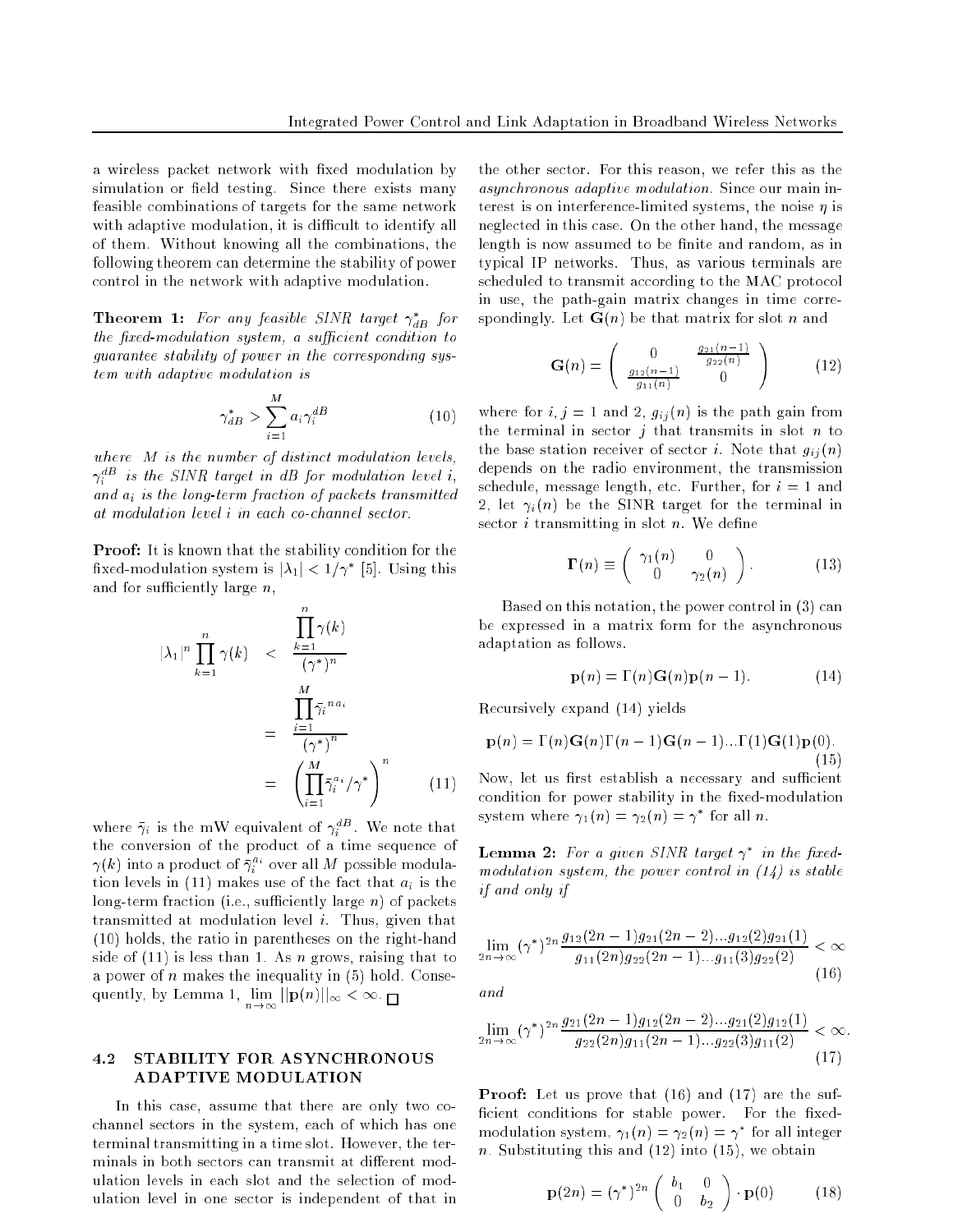where

$$
b_1 = \frac{g_{12}(2n-1)g_{21}(2n-2)...g_{12}(2)g_{21}(1)}{g_{11}(2n)g_{22}(2n-1)...g_{11}(3)g_{22}(2)}
$$

and

$$
b_2 = \frac{g_{21}(2n-1)g_{12}(2n-2)...g_{21}(2)g_{12}(1)}{g_{22}(2n)g_{11}(2n-1)...g_{22}(3)g_{11}(2)}
$$

Given that  $||\mathbf{p}(0)||_{\infty}$  is finite, one can readily ob- $\sum_{n=1}^{\infty} \frac{1}{n}$  and  $\sum_{n=1}^{\infty} \frac{1}{n}$  if  $\sum_{n=1}^{\infty}$  if  $\sum_{n=1}^{\infty}$  and  $\sum_{n=1}^{\infty}$  and  $\sum_{n=1}^{\infty}$ (17) hold. The proof for the converse follows the same arguments.  $\Box$ 

The time sequence of  $g_{ij}(n)$ 's in (16) and (17) can be interpreted as a sample path in a simulation model. Thus, a given value of  $\gamma$  is a feasible SINR target for the fixed-modulation system with probability one, if both inequalities in  $(16)$  and  $(17)$  are satisfied for almost every sample path. Now we can obtain a su cient condition for power stability in the system with asynchronous adaptive modulation as follows.

**Theorem 2:** For any feasible SINR larget  $\gamma_{AB}$  for the fixed-modulation system with two co-channel sectors, a sucient condition to guarantee stability of power in  $(14)$  in the corresponding system with adaptive modu-

$$
\gamma_{dB}^* > \sum_{i=1}^M a_i \gamma_i^{dB} \tag{19}
$$

where  $M$  ,  $\gamma_i$  - and  $a_i$  have been defined for Theorem 1. i

**Proof:** By definition,  $p(2n) = (p_1(2n), p_2(2n))$ . Similar to the proof for Lemma 2, expanding (14) yields

$$
p_1(2n) = \gamma_1(2n)\gamma_2(2n-1)\dots\gamma_1(2)\gamma_2(1)
$$
  

$$
\frac{g_{12}(2n-1)g_{21}(2n-2)\dots g_{12}(2)g_{21}(1)}{g_{11}(2n)g_{22}(2n-1)\dots g_{11}(3)g_{22}(2)}p_1(0)
$$
  
(20)

and

$$
p_2(2n) = \gamma_2(2n)\gamma_1(2n-1)\dots\gamma_2(2)\gamma_1(1)
$$
  

$$
\frac{g_{21}(2n-1)g_{12}(2n-2)\dots g_{21}(2)g_{12}(1)}{g_{22}(2n)g_{11}(2n-1)\dots g_{22}(3)g_{11}(2)}p_2(0).
$$
  
(21)

Since  $\gamma_{dB}$  is feasible, (10) and (17) hold according to Lemma 2. Then, by comparing (20) and (21) with (18), one can verify that both  $|p_1(2n)|$  and  $|p_2(2n)|$  are finite (i.e.,  $||\mathbf{p}(2n)||_{\infty} < \infty$ ) as 2n increases to infinity if

$$
\lim_{2n\to\infty} (\gamma^*)^{2n} > \lim_{2n\to\infty} \gamma_2(2n)\gamma_1(2n-1)\dots\gamma_2(2)\gamma_1(1).
$$
\n(22)

Similar to (11) in the proof for Theorem 1, the product of the time sequence  $\gamma_1(.)$  and  $\gamma_2(.)$  in (22) can be converted into the product of  $\bar{\gamma}_i$ 's over all M modulation levels with ai being the fraction of packets transmitted at each modulation level  $i$  in a long run. Finally, taking the logarithm on both sides, we obtain (19) from  $(22)$ .  $\Box$ 

Clearly, both cases of synchronous and asynchronous adaptive modulation examined above are special cases. Coincidentally, the same sufficient condition in (10) and (19) to guarantee power stability applies to both cases. However, due to analytic dif ficulty, we are not able to extend the stability criterion for general settings where transmitting terminals in multiple co-channel sectors can choose modulation levels asynchronously and message length is finite but random, as one would expect in reality. Furthermore, the analysis is performed for the simple power control in (3). In any event, we apply (10) to a setting with multiple co-channel sectors and the Kalman-filter power control in Section 5. Our numerical experience reveals that the criterion indeed guarantees power stability.

# 5 INTEGRATED POWER CONTROL AND ADAPTIVE MODULATION

Before presenting the algorithm, it is instructive to understand the major causes of high PER and remedial actions that are available. As outlined in Table 1, the first major cause for high PER is due to excessive intersymbol interference (ISI). The ISI problem depends on among many factors, such as the terminal speed, the radio propagation conditions, and the modulation level currently used for transmission. Although various techniques are available to mitigate the problem (see e.g.,  $[13]$ ), an effective one is to lower the modulation level; that is, to transmit at a reduced data rate to suppress the ISI. The second cause for high PER may be that the SINR at the receiving end is too low for successful detection. A low SINR can be due to a combination of strong interference and weak signal strength. A remedial action is to lower the SINR requirement by lowering the modulation level.

Lastly, when the PER performance is unsatisfactory, it can be due to the imperfection of the Kalman filter method. As pointed out earlier, the power control in (1) does not guarantee the SINR  $\gamma$  at the receiver. Thus, a "safety" margin  $\delta$  can be included in  $\gamma_{dB}^{},$  as indicated in (2). Depending on the PER performance,  $\delta$  is increased or decreased as described in the following.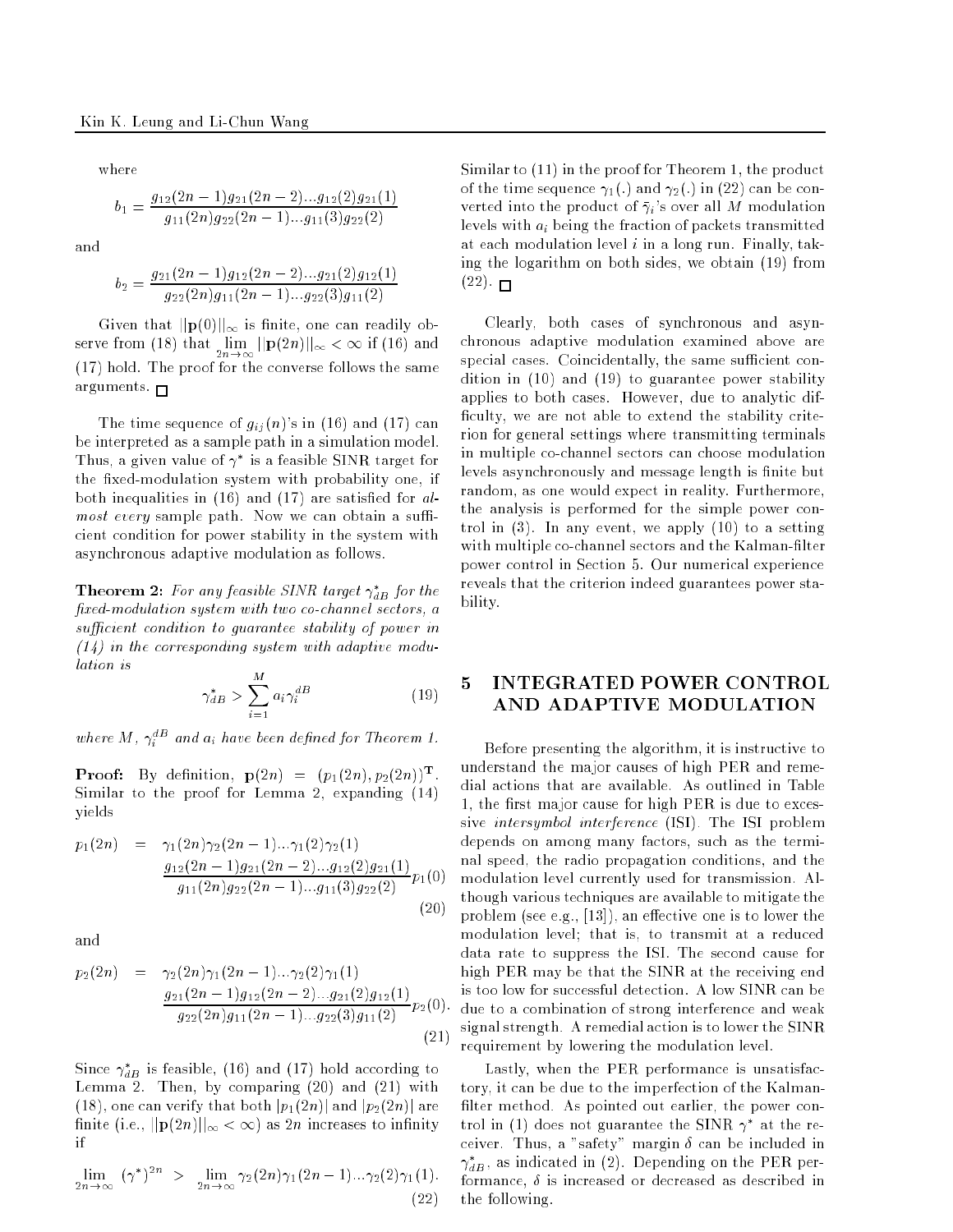| Causes for High<br>Packet Error Rate                     | Remedial Actions                                     |
|----------------------------------------------------------|------------------------------------------------------|
| Excessive Intersymbol<br>Interference<br>(Speed, Fading) | Lower Modulation Level to<br>Reduce ISI Impacts      |
| Low SINR                                                 | Lower Modulation Level to<br>Reduce SINR Requirement |
| Imperfection of Power<br>Control Algorithm               | Increase Margin for<br>SINR Target                   |

Table 1: Causes and Remedial Actions for High Packet Error Rate

#### $5.1$ 5.1 ADJUSTMENT OF SAFETY MARGIN FOR SINR TARGET

Assume that the required PER performance is  $\mathbf{r}_1$  . The denoted by a high and low threshold denoted by  $\mathbf{r}_1$ and  $P_L$ , respectively. When the PER is higher than  $P_H$ , the safety margin  $\delta$  should be increased periodically as a way to control the PER. On the other hand, when the PER is below  $P_L$ ,  $\delta$  can be decreased to reduce interference to others. In either case,  $\delta$  should be changed once every T time slots with  $T >> 1$  so that enough packet error measurements can be collected to maintain statistical condence. Without loss of generality, let us assume that  $\delta$  is an integer between 0 and K dB in this study. For the system with <sup>M</sup> modulation levels and  $\gamma_i^-$  as their associated SINR targets, the inclusion of the margin factor in the SINR target means that the total number of distinct SINR targets is as large as  $MK$ . Let there indeed be  $MK$  targets in our discussion. Further, let  $\gamma_{i\bar{i}}^-$  be the SINR target  $\cdot$  . in dB for modulation level <sup>i</sup> with = j. That is,

$$
\gamma_{ij}^{dB} = \gamma_i^{dB} + j \tag{23}
$$

for  $i=1$  to  $M$  and  $j=1$  to  $K$  , where  $\gamma_{ij}^{-}$  takes the place of  $\gamma_{dB}$  in (2) for power control.

Note that despite the SINR target margin  $\delta$ , the power stability criterion in (10) and (19) is still valid because it considers only the actual SINR targets used in the transmission. The only difference is that we now have  $MK$ , instead of  $M$ , SINR targets. For this reason, let us dene aij to be the long-term fraction of packets transmitted with SINR target  $\gamma_{ii}^-$  for  $i=1$ to M and  $j = 1$  to K. For easy reference later, (10) is now replaced by

#### $\gamma_{dB}^* > \sum \sum$  $\cdot$   $\overline{\phantom{1}}$  $a_{ij}\gamma_{ij}$  (24)

### 5.2 COMPUTATION OF  $a_{ij}$ 's AND PER FOR EACH SECTOR

Since each base station is involved in controlling the transmission power and the use of SINR targets for various transmissions is readily known to the base station, it can use an exponential-smoothing technique to approximate the  $a_{ij}$ 's. Specifically, let us define aij (n) as the approximation of aij up to see the slot  $\mathbb{R}^n$  $0 < \omega < 1$ , the base station computes

$$
a_{ij}(n) = \begin{cases} \omega a_{ij}(n-1) + 1 - \omega & \text{if slot } n \text{ uses target} \\ \omega a_{ij}(n-1) & \text{otherwise} \end{cases}
$$
(25)

for  $i = 1$  to M and  $j = 1$  to K for each slot n. The appropriate choice of  $\omega$  will be discussed later.

Similarly, each base station can obtain the PER for each of its serving sectors in every time slot  $n$ . Let P (n) be the approximate PER for a given sector at slot n. With  $0 < \phi < 1$ , the base station computes

$$
P(n) = \begin{cases} \phi P(n-1) & \text{if successful reception} \\ \phi P(n-1) + 1 - \phi & \text{otherwise.} \end{cases}
$$
 (26)

 $\sqrt{26}$ 

### 5.3 INTEGRATED ALGORITHM

Assume that a feasible, SINR target  $\gamma_{dB}$  for the system with xed modulation has been pre-determined by simulation techniques and/or field measurements In the corresponding system with adaptive modulation, the following algorithm for integrated power control and adaptive modulation is executed for each sector at the end of time slot  $n-1$ .

- 1. Use (25) and (26) to obtain the approximate, long-term fractions  $a_{ij}$  (n – 1)'s of packets transmitted with various SINR targets and PER P (n 1) for slot <sup>n</sup> 1.
- 2. If <sup>T</sup> slots have elapsed since the last update of SINR target margin  $\delta$ , perform the following:
	- (a) If  $P$  (ii)  $P$  is proposed to the function  $\mathcal{E}$ increase  $\delta$  by 1 dB. That is, increase the target margin, as the PER is excessive.
	- $\mathcal{L} = \{ \mathcal{L} \mid \mathcal{L} = \mathcal{L} \mid \mathcal{L} = \mathcal{L} \}$  and  $\mathcal{L} = \mathcal{L} = \{ \mathcal{L} \mid \mathcal{L} = \mathcal{L} \}$ 1 dB. That is, decrease the target margin, as the PER is lower than required.
- 3. Determine the initial modulation level  $i$ , where  $1 \le i \le M$ , for the terminal that is scheduled to transmit in the next slot <sup>n</sup> in the sector.
- 4. If <sup>P</sup> (n) <sup>&</sup>gt; PH and <sup>i</sup> <sup>&</sup>gt; 1, reduce <sup>i</sup> by 1. That is, lower the modulation level by one, if possible, when the PER is too high.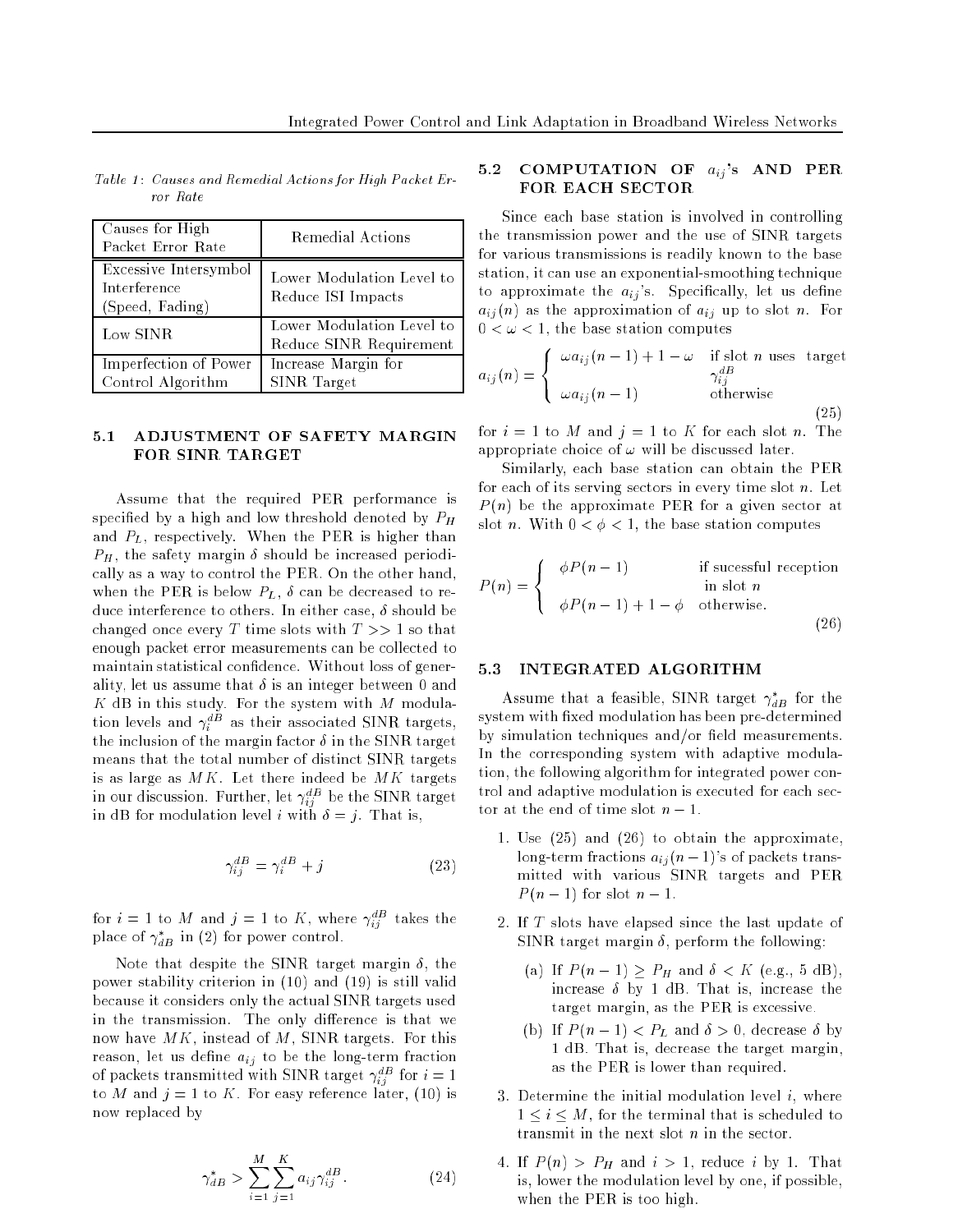- 5. Let the current value of  $\delta$  be j. Assume that the packet in slot  $n$  is transmitted with SINR target  $\gamma_i$  for modulation level  $i$  and the target margin of j dB. Obtain  $\gamma_{ij}^{dB}$  from (23) and use the Kalman-filter method to compute the transmission power  $p(n)$  for the next slot n according to  $(1)$  with  $\gamma$   $(n)$  replaced by the linear-scale equivalent of  $\gamma_{i\bar{\jmath}}$  .
- 6. If  $p(n)$  is larger than a pre-specified maximum power  $p_{\text{max}}$  and  $i > 1$ , reduce the modulation level <sup>i</sup> by 1 and continue with step 5. Otherwise, continue with step 7.
- 7. With the packet assumed to be transmitted with the SINR target  $\gamma_{ij}^{-}$  in slot n, compute the  $a_{ij}(n)$ 's from (25). Using these  $a_{ij}(n)$ 's in the place of  $a_{ij}$ 's in (24), check whether or not the stability criterion is satisfied.
- 8. If (24) is not satisfied and  $i > 1$ , reduce the modulation level  $i$  by 1 and continue with step 5. (Otherwise, the adaptation of modulation levels is completed because either the chosen level and the SINR target margin meet the stability criterion to guarantee power stability, or the lowest modulation level has been chosen.)
- 9. The base station instructs the associated terminal via the downlink to transmit at power  $p(n)$ and modulation level  $i$  in the next slot  $n$ , as in the Kalman-filter method

Note that depending on the choice of the network operator, there are many ways for determining the initial modulation level in step 3 of the algorithm. For example, a network can allow each terminal, regardless of its location and channel condition, to request any desirable modulation level for transmission. (Of course, the final selection of modulation level is selected by step 4, 6 and 8.) This method may be needed if the network prefers to try its best to accommodate the bandwidth demand of various applications for terminals located anywhere in the network. The price of such a best-effort approach is that transmitting at high modulation level, likely at high power, at bad terminal locations can cause excessive interference to others, thus degrading the overall network throughput. Alternatively, the determination of the initial modulation level can be based on the signal path gain for the associated terminals. More specifically, terminals with high signal-path gain, which likely have good radio links with their base stations, are allowed to choose high, initial modulation level. Otherwise, they can only specify a low modulation level as the initial level in step 3. As will be discussed below, this approach typically yields better throughput and PER

performance, at the expense of restricting the use of high modulation levels to certain terminal locations.

## 6 PERFORMANCE STUDY

### 6.1 SIMULATION MODEL

The cell layout and interleaved channel assignment (ICA) with a frequency reuse factor of 2 [14] in Figure 1 is simulated. Each cell is divided into 4 sectors, each of which is served by a base station antenna at the center of the cell. The beamwidth of each base station antenna is ou", while terminals have omni-directional antennas. Each radio link between a terminal and its base station is characterized by a path-loss model [15] with an exponent of 4 and lognormal shadow fading with a standard deviation of 8 dB. Fast fading is not considered in this study. Cell radius is assumed to be 1 Km and the path loss at 100m from the cell center is -70 dB. Thermal noise power at the receiver is xed and equal to -110 dBm. Each sector is populated with 500 randomly located terminals and each of them selects the base station that provides the strongest signal power. For convenience, terminals in all cells are assumed to be synchronized at the slot boundary for transmission. Furthermore, we assume  $100\%$  traffic load in this study; that is, there are always terminals ready for transmission in each co-channel sector. Message length is assumed to have a discrete form of Pareto distribution because it is appropriate for wireless packet networks [16]. Let <sup>L</sup> and Hi be the average message length and the probability of a message consisting of <sup>i</sup> packets, respectively. We have

$$
H_i = 1 - \left(\frac{k}{i}\right)^{\alpha} \quad \text{for } i \ge k \in \mathbb{Z}^+ \text{ and } \alpha > 1 \quad (27)
$$

where  $k$  is set to be the smallest integer greater than or equal to  $\frac{1}{\tau}$  (to keep the variance of message length nite) and is selected to match the given average message length of L. In this study, we assume  $L = 10$ .

Our simulation model assumes that the maximum transmission power,  $p_{\text{max}}$ , is 30 dBm. Two adjustable parameters for the Kalman-filter method,  $W$  and  $\eta$  defined in  $[1]$ , are set to be 30 and 0.5, respectively. The model also assumes that interference power in one time slot can be measured accurately and used to determine the power for the next slot. We assume that the system has  $M = 6$  modulation levels. The SINR detection requirements and the corresponding data throughput for each modulation level are given in Table 2. For example, for a packet transmission using modulation level 1, if the SINR at the receiver is greater than 10 dB, the packet is received successfully and the data throughput is 22.8 Kbps. Parameters in Table 2 are adapted from Table 3 and estimated from Figure 20 of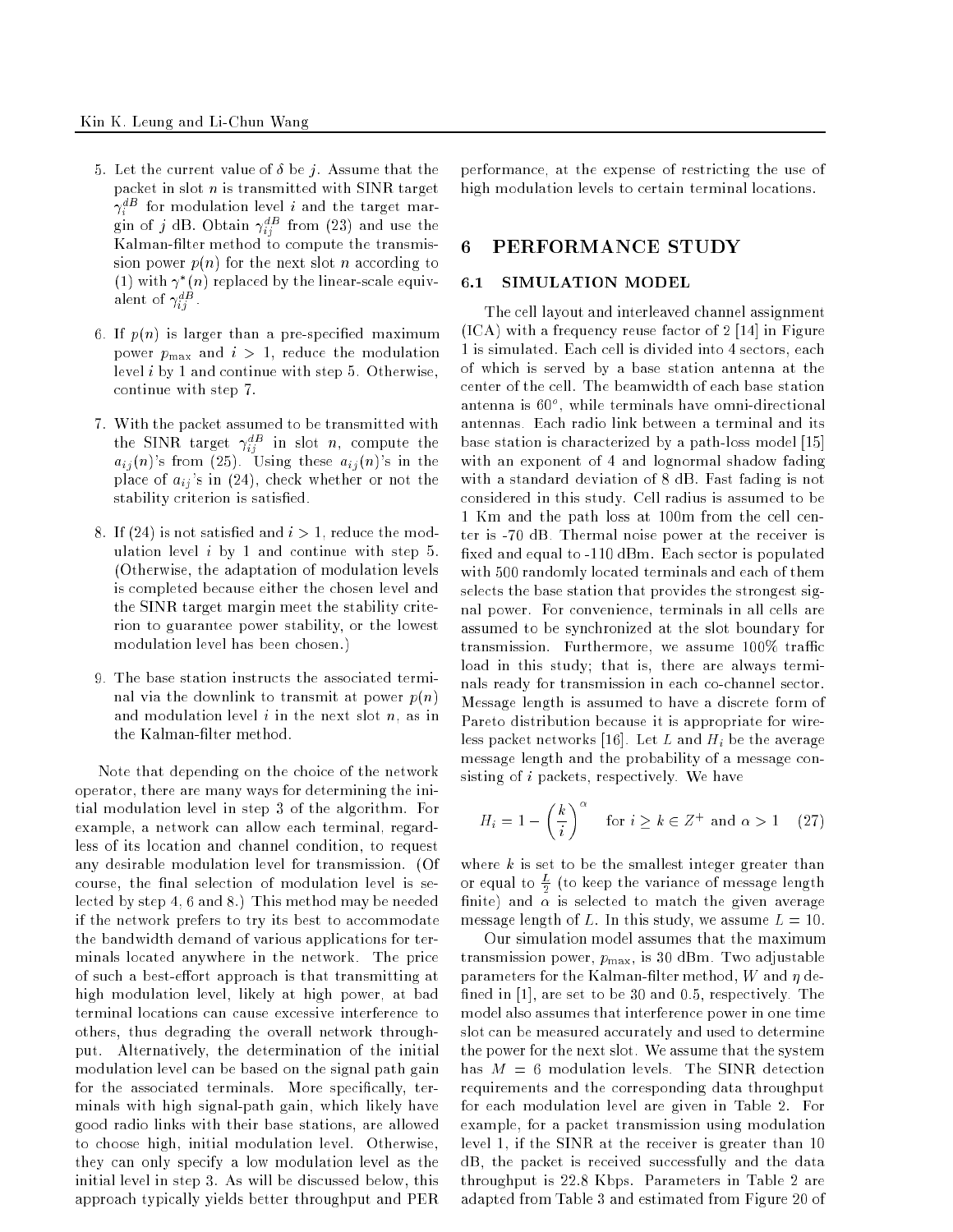

Figure 1: A 4-Sector Cell Layout and Interleaved Channel  $A\,ssi g\,n\,ment$ 

[9]. For the integrated algorithm, the margin for the SINR target  $\delta$  lies between 0 to 5 dB, as denoted by K in (24). Depending on the PER performance, the margin is increased or decreased by a step size of 1 dB once every 500 time slots. Based on simulation, it has been pre-determined that the cell layout and ICA scheme in Figure 1 can support a fixed SINR target  $\gamma_{dB}$  of 17 dB that yields stable and satisfactory use of transmission power. Finally, the weighting factors  $\phi$ and  $\omega$  in (25) and (26) are set to be 0.998, which are approximately equivalent to a sliding-window size of 500 time slots.

### 6.2 PERFORMANCE RESULTS AND DIS-CUSSIONS

To set up a basis for comparison, we consider a simple link-adaptation scheme without power control (PC) that chooses the modulation level according to the SINR measurement of the previous time slot. Specifically, the scheme compares the SINR measurement with the detection requirements in Table 2. For example, when the measurement lies between 12 and 16 dB, modulation level 2 is used. Every sector makes such selection for its transmitting terminal in each time slot independently. For brevity, this SINR scheme is referred to as method A. The second method, to be referred to as method B below, is our proposed algorithm with the modulation level determined by method A above as the initial modulation level in step 3 of the algorithm (See Section 5.3). The modulation level is finalized by the subsequent steps of the algorithm.

We define  $qoodput$  as the corresponding throughput times the probability of successful reception. Table 3 presents the goodput, the PER for packets transmitted

Table 2: SINR Requirement and Throughput for Various Modulation Levels.

| Modulation | <b>SINR</b> Detection | Throughput |
|------------|-----------------------|------------|
| Level      | Requirement (dB)      | (Kbps)     |
|            | 10                    | 22.80      |
| 2          | 12                    | 34.30      |
| 3          | 16                    | 41.25      |
|            | 19                    | 51.60      |
| 5          | 23                    | 57.35      |
|            | 28                    | 69.20      |

at different modulation levels, and the overall PER averaged over all levels of methods A and B with two settings of the PER requirements, PH and PL. As shown in the table, the PER performance for method A is not satisfactory for real-time applications (e.g., voice service, which requires a couple percent of PER [17]). In particular, modulation level 1 has extremely high PER. This is so because without power control, many terminal locations in Figure 1 simply cannot support a SINR of 10 dB. The PER for other modulation levels is not sufficient for real-time applications either. This reflects a fundamental inadequacy of method A; that is, previous SINR measurements may not accurately predict SINR performance in future time slots because the burstiness of packet transmission in the wireless packet environment. As a result, the chosen modulation level may not lead to successful packet transmission as the radio and interference conditions change drastically in time. In contrast, according to the specied PER requirements PH and PL, the proposed algorithm automatically adjusts the SINR target margin  $\delta$ and adapts the modulation levels while preserving the stability of power. Consequently, method B is able to control and deliver the desired PER performance, at least for modulation level 2 to 6. As shown in Table 3, the PER performance for method B generally falls between the specifical PH and PL. The ability to control the PER to meet the specified targets for the proposed algorithm comes at a price and that is a reduced goodput relative to method A. In this example, method A provides about 1/3 more goodput than method B. Nevertheless, these results reveal that the integrated power control and adaptive modulation can achieve a desirable tradeoff between the PER and throughput, to meet the application requirements.

A couple of other methods for link adaptation are examined. In a method to be called method C, the modulation level for a packet transmission is selected based on the signal strength (SS) received at the intended base station from a transmitting terminal with xed transmission power. This method is simulated as follows. The signal path gain for all terminals served by each sector is first sorted in a descending order at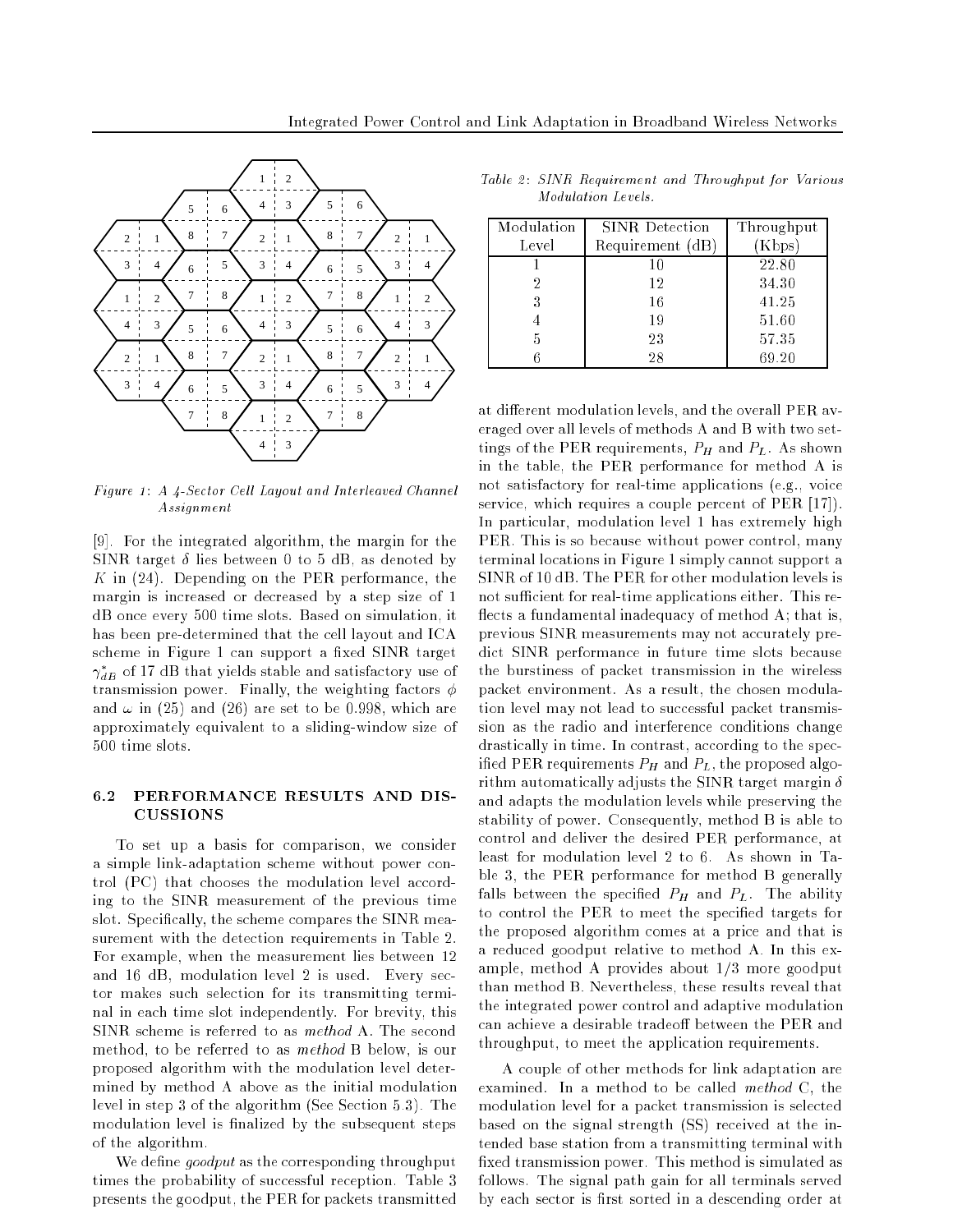| Methods                                                       | <b>PER</b> for Modulation Levels |       |       |       |       |       | Overall | Goodput |
|---------------------------------------------------------------|----------------------------------|-------|-------|-------|-------|-------|---------|---------|
|                                                               |                                  | 2     | 3     | 4     | 5     | 6     | PER.    | (Kbps)  |
| SINR-Based Methods                                            |                                  |       |       |       |       |       |         |         |
| without PC<br>A)                                              | 0.61                             | 0.059 | 0.090 | 0.10  | 0.12  | 0.10  | 0.17    | 44.4    |
| PC & Adapt<br>$\vert B \rangle$<br>$(P_H, P_L) = (10\%, 5\%)$ | 0.13                             | 0.054 | 0.060 | 0.058 | 0.060 | 0.063 | 0.075   | 34.3    |
| B) PC & Adapt<br>$(P_H, P_L) = (5\%, 1\%)$                    | 0.14                             | 0.021 | 0.020 | 0.021 | 0.031 | 0.028 | 0.032   | 32.8    |
| Signal Strength (SS)<br>Based Methods                         |                                  |       |       |       |       |       |         |         |
| without PC<br>$\bigcirc$                                      | 0.35                             | 0.18  | 0.20  | 0.16  | 0.15  | 0.059 | 0.18    | 38.6    |
| $\overline{D}$ ) PC & Adapt<br>$(P_H, P_L) = (10\%, 5\%)$     | 0.089                            | 0.072 | 0.071 | 0.078 | 0.078 | 0.068 | 0.076   | 36.5    |
| D) PC & Adapt<br>$(P_H, P_L) = (5\%, 1\%)$                    | 0.052                            | 0.023 | 0.031 | 0.045 | 0.045 | 0.028 | 0.029   | 32.7    |

Table 3: Performance Comparison of Link-Adaptation Methods

the beginning of each simulation run. Terminals with the highest one-sixth of the signal path gains are assigned with modulation level 6; that is, modulation level 6 is always used when these terminals are scheduled to transmit. Similarly, terminals with the second highest one-sixth of the signal path gains are allocated with modulation level 5 and so forth. The main idea of such assignment of modulation levels to terminals is that the SINR at a base station from its transmitting terminal with strong signal is likely (although not guaranteed) to be satisfactory for high modulation transmission. Performance results for method C are also included in Table 3. It is clear from these results that the PER for method C (without power control) still remains at an unacceptable level of 15 to 20%. This is so because a strong signal does not imply good SINR at the receiver due to large time fluctuation of interference power.

In *method* D, the modulation level assigned to a terminal in method C is simply used as the initial level in step 3 of the proposed algorithm when the terminal is scheduled for transmission. Depending on the current interference condition, the consideration of stability criterion and the specified PER requirements, the modulation level is finalized by step 8. This way, the modulation and power control can truly adapt to the radio condition with an aim of meeting the PER requirements. As shown in Table 3, the PER for transmission at all modulation levels for method D typically fall between PH and PL. Of course, as one of would intuitively expect, the goodput for the case of  $(P_H, P_L) = (5\%, 1\%)$  is lower than that for the case  $\sigma$  ;  $\sigma$   $\mu$  ;  $\sigma$   $\mu$ )  $\sigma$  ;  $\sigma$  ;  $\sigma$  ;  $\sigma$  ;  $\sigma$  ;  $\sigma$  ;  $\sigma$  ;  $\sigma$  ;  $\sigma$  ;  $\sigma$  ;  $\sigma$  ;  $\sigma$  ;  $\sigma$  ;  $\sigma$  ;  $\sigma$  ;  $\sigma$  ;  $\sigma$  ;  $\sigma$  ;  $\sigma$  ;  $\sigma$  ;  $\sigma$  ;  $\sigma$  ;  $\sigma$  ;  $\sigma$  ;  $\sigma$  ;  $\sigma$  ;  $\sigma$  ;  $\$ lation levels are used more often in order to meet the more stringent PER requirements.

It is interesting to compare the performance of

method B and D with the same  $(P_H, P_L)$  requirements. In particular, results in Table 3 clearly show that both methods with  $(P_H, P_L) = (5\%, 1\%)$  provide similar network goodput and overall PER. The key difference between them is on the PER for modulation level 1, which can be explained as follows. Table 4 presents the probability distribution of final modulation levels for actual packet transmissions in method B, given the initial modulation level determined based on the last SINR measurement in step 3 of the algorithm. Similarly, Table 5 shows the corresponding results for method D. We have several observations. First, as a verification, these results confirm that the integrated algorithm indeed is capable of adapting the link starting with the initial modulation level to enforce the stability criterion and to meet the PER requirements. For example, the SINR measurements in method B identify modulation level 3 as the initial level with probability of 0.638 (row sum), which is reasonable for the radio environment in Figure 1. Then, this initial level is modied by step 4 and 8 of the algorithm, resulting into actual transmission at level 3, 2 and 1 with probability 0.023, 0.612 and 0.002, respectively, as indicated in Table 4. A similar observation can be made for other initial modulation levels and method D in Table 5.

Second and more importantly, the tables show that packets are actually transmitted at modulation level 1 with probability of 0.09 and 0.183 for method B and D, respectively. On the other hand, method B has many more packets transmitted at level 2 (with probability 0.86) than method D does (with probability of 0.703). Although method D has packet transmissions at higher modulation levels with slightly larger probability when compared to method B, those terminals transmitting at high modulation levels tend to trans-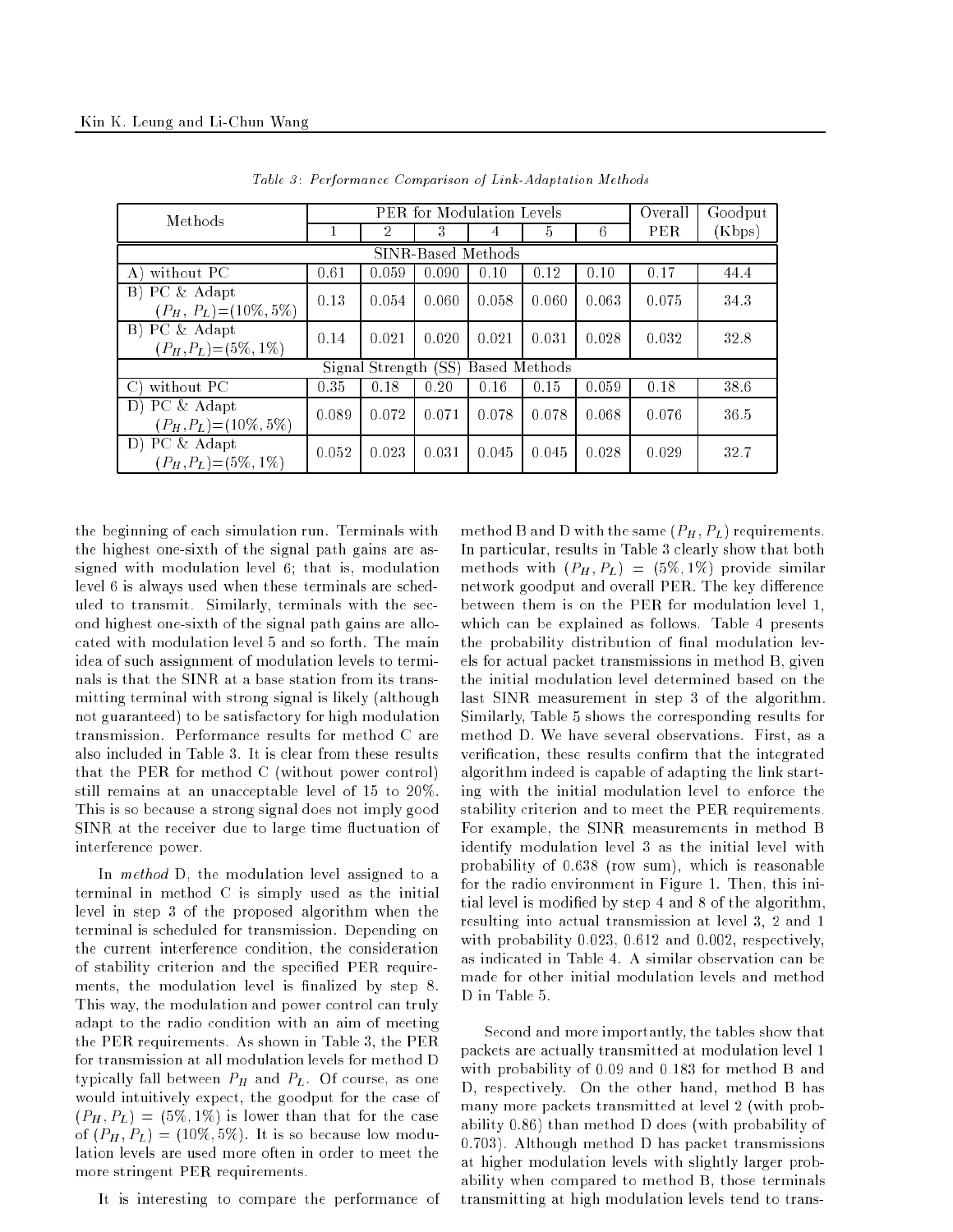| Initial                           | Final Modulation Level |       |       |       |       |           |  |
|-----------------------------------|------------------------|-------|-------|-------|-------|-----------|--|
| Modulation                        |                        | 2     | 3     |       | 5     | 6         |  |
| Level                             |                        |       |       |       |       |           |  |
|                                   | 0.051                  |       |       |       |       |           |  |
| 2                                 | 0.036                  | 0.157 |       |       |       |           |  |
| 3                                 | 0.002                  | 0.612 | 0.023 |       |       |           |  |
| 4                                 | 0*                     | 0.074 | 0.011 | 0.004 |       |           |  |
| 5                                 | $0*$                   | 0.013 | 0.003 | 0.004 | 0.002 |           |  |
|                                   | 0*                     | 0.003 | $0*$  | 0.001 | 0.001 | 0.001     |  |
| column sum<br>da mentre<br>$\sim$ | 0.090                  | 0.860 | 0.038 | 0.009 | 0.003 | $0.001\,$ |  |

Table 4: Probability of Transmission at Various Modulation Levels for Method B with  $(P_H, P_L) = (5\%, 1\%)$ 

\*These gures are less than 0.001.

Table 5: Probability of Transmission at Various Modulation Levels for Method D with  $(P_H, P_L) = (5\%, 1\%)$ 

| Initial       | Final Modulation Level |                |       |       |           |       |  |
|---------------|------------------------|----------------|-------|-------|-----------|-------|--|
| Modulation    |                        | $\overline{2}$ | 3     |       | 5         | 6     |  |
| Level         |                        |                |       |       |           |       |  |
|               | $0.171\,$              |                |       |       |           |       |  |
| 2             | 0.010                  | 0.152          |       |       |           |       |  |
| 3             | 0.001                  | 0.137          | 0.032 |       |           |       |  |
| 4             | 0*                     | 0.137          | 0.016 | 0.014 |           |       |  |
| 5             | $0*$                   | 0.142          | 0.013 | 0.006 | 0.009     |       |  |
|               | 0*                     | 0.137          | 0.012 | 0.001 | 0.005     | 0.006 |  |
| column<br>sum | .183                   | 0.703          | 0.074 | 0.021 | $0.015\,$ | 0.006 |  |

\*These gures are less than 0.001.

mit at reasonably low power in method D because their signal to the base stations is strong. Combining these factors, transmission power for method B is typically higher than that for method D, as can be veried from the cumulative probability function for transmission power in Figure 2. As a result, method B causes more interference than method D. Especially when terminals at "bad" locations (e.g., at the cell boundary) are scheduled for transmission, higher interference results in the PER of 0.14 for packet transmission at modulation level 1 for method B, when compared with the corresponding PER of 0.052 for method D, as shown in Table 3. Evidently, this comparison reveals that the signal path gain between a transmitting terminal and its base station should be considered in link adaptation to meet the PER requirements.

As pointed out above, the weighting factors  $\omega$  and  $\phi$  for computation of  $a_{ij}(n)$ 's and PER in (25) and  $(26)$  need to be sufficiently large. In addition to using ! = = 0:998 for the above results, other values are also tested. We find that for  $\omega = \phi = 0.995$  (approximate window size of 200 slots), the algorithm tends to adapt low modulation levels because the stability criterion is strictly enforced as  $\omega$  and  $\phi$  decrease. (In the



Figure 2: Transmission Power for Method B and D with  $(P_H, P_L) = (5\%, 1\%)$ .

most stringent case, when  $\omega$  and  $\phi$  approach 0, only modulation levels 1 to 3 will be used for transmission as  $\gamma_{dB} =$  17dB.) As a result, network throughput is reduced, but similar PER performance can be obtained. On the other hand, when  $\omega$  and  $\phi$  are increased to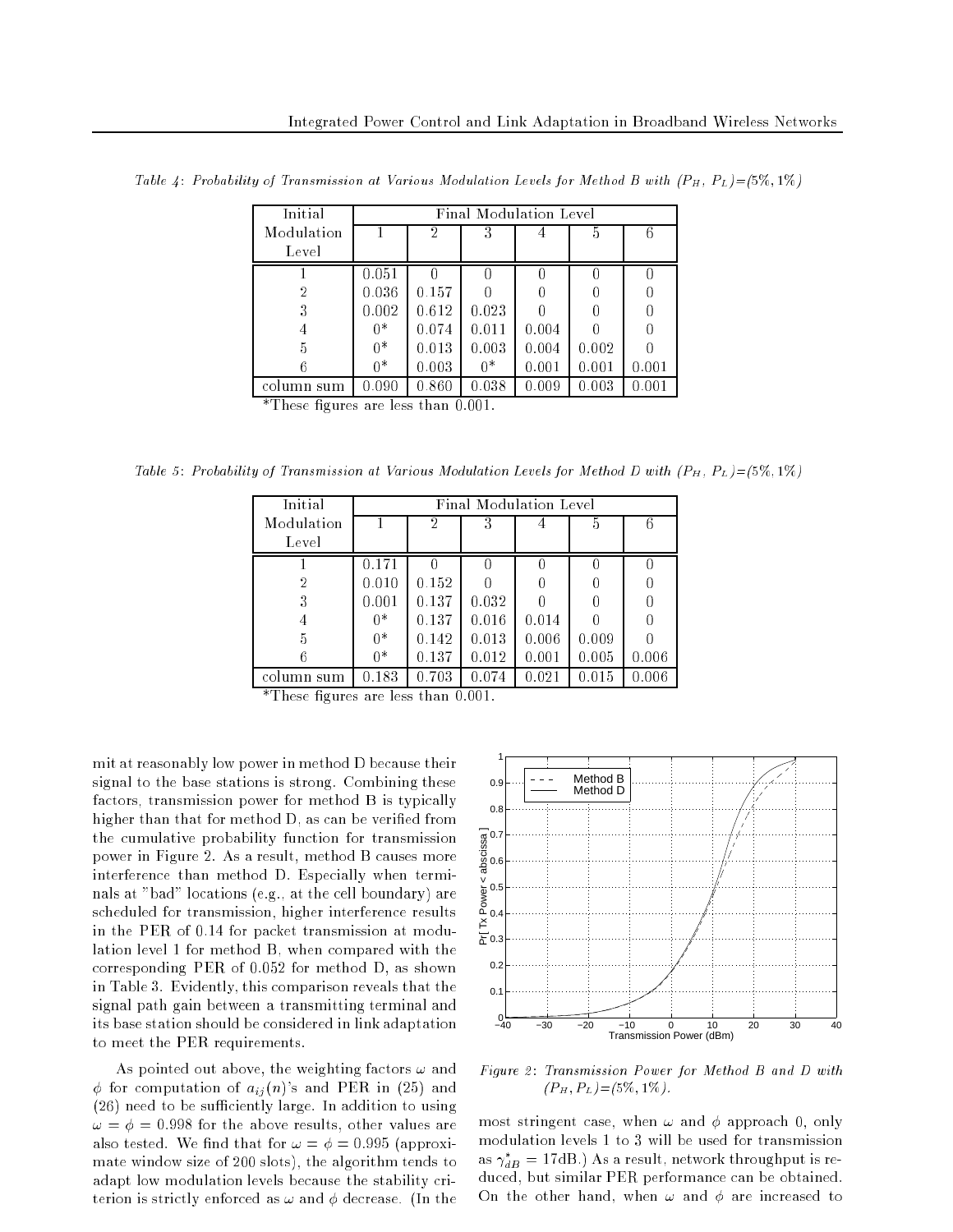0:999, we obtained performance results very similar to those for  $\omega = \phi = 0.998$  reported above.

# 7 CONCLUSIONS AND FUTURE WORK

An algorithm for integrated power control and adaptive modulation/coding has been proposed to control and achieve a specied range of packet error rate for real-time applications in broadband wireless networks. The algorithm applies the Kalman-filter method [1] for power control, and adapts packet transmission to an appropriate modulation or coding level, according to the packet error requirement, and the radio and interference conditions. A new criterion for maintaining stable transmission power has been derived for wireless IP networks with adaptive modulation and/or coding. Based on the stability criterion, the proposed technique performs the link adaptation and adjusts transmission power to achieve the speci fied packet error rate, while ensuring that transmission power does not increase indefinitely, which would otherwise lead to unacceptable packet error and throughput performance. The new method can serve as a useful tool for achieving a desirable tradeoff among throughput, packet error rate and coverage in the networks. The effectiveness of the proposed method has been demonstrated for several numerical examples by

As for our future work on the subject, we plan to enhance the proposed algorithm so that the network throughput can be further maximized, while meeting the required packet error rate. Second, with guaranteed error performance by the algorithm, it is desirable to understand and explore the interactions and possible tradeoffs between the use of adaptive modulation/coding and assignment of multiple time slots to meet the bandwidth requirements of various applications in the wireless packet networks. Third, although the proposed algorithm is intended for the TDMA wireless netwoks, it is well possible that the algorithm can be modied for wideband CDMA networks because adaptive modulation in the TDMA system is equivalent to variable processing gain in the CDMA networks. Lastly, an issue strongly related to providing adequate bandwidth to users is call admission control. As reported in the literature, call admission control in wired IP and ATM networks is typically based on the concept of *effective bandwidth* (see e.g., [18, 19]). In the wireless packet networks, the new stability criterion can be viewed as a new constraint on how adaptive modulation/coding can be used properly. For this reason, combining the notion of effective bandwidth and the stability constraint to admit calls with different bandwidth requirements in broadband wireless networks is an open issue that deserves our research attention.

## ACKNOWLEDGE

Thanks are due to Justin Chuang for his information on the EDGE system, discussion and comments. The authors also thank Larry Greenstein, Paul Henry and Sennur Ulukus for their comments, and Xiaoxin Qiu for making the preprint of [12] available to us.

Manuscript received on May 31, 1999.

# References

- [1] K. K. Leung, "A Kalman-Filter Method for Power Control in Broadband Wireless Networks," Proc. of IEEE INFOCOM'99, New York, March 1999, pages 948-956; also available at http://www.research.att.com/~kkleung/.
- [2] P. Schramm, H. Andreasson, C. Edholm, N. Edvardssona, M. Hook, S. Javerbring, F. Muller and J. Skromanold, "Radio Interface Performance of EDGE, a Proposal for Enhanced Data Rates in Existing Digital Cellular Systems," Proc. of IEEE Veh. Tech. Conf., pages 1064-1068, Ottawa, Canada, May 1998.
- [3] J. Zander, "Performance of Optimum Transmitter Power Control in Cellular Radio Systems," IEEE Trans. on Veh. Tech., Vol. 41, No. 1, pages  $57–62$ , Feb. 1992.
- [4] Special issue on power control, Wireless Networks 4 (1998) 3, Zvi Rosberg and Jens Zander (Ed.).
- [5] S. Ulukus and R.D. Yates, "Stochastic Power Control for Cellular Radio Systems," IEEE Trans. on Commun., pages 784-798, Vol. 46, No. 6, June 1998.
- [6] A. J. Goldsmith and S. G. Chua, "Variable-Rate Variable-Power MQAM for Fading Channels," IEEE Trans. on Commun., pages 1218-1230, Vol. 45, No. 10, Oct. 1997.
- [7] M.-S. Alouini and A. J. Goldsmith, "Adaptive Modulation over Nakagami Fading Channels," preprint, 1998.
- [8] X. Qiu and K. Chawla, "On the Performance of Adaptive Modulation in Cellular Systems," IEEE Trans. on Commun., Vol. 47, No. 6, pages 884-895, June, 1999.
- [9] EDGE Evaluation of 8-PSK, ETSI SMG2, WPB#4, Finland, April 20-24, 1998, Source: Ericsson.
- [10] A. Furuskär, M. Frodigh, H. Olofsson, and J. Sköld, "System Performance of EDGE, a Proposal for Enhanced Data Rates in Existing Digital Cellular Systems," Proc. IEEE Veh. Tech. Conf., pages 1284-1289, Ottawa, Canada, May 1998.